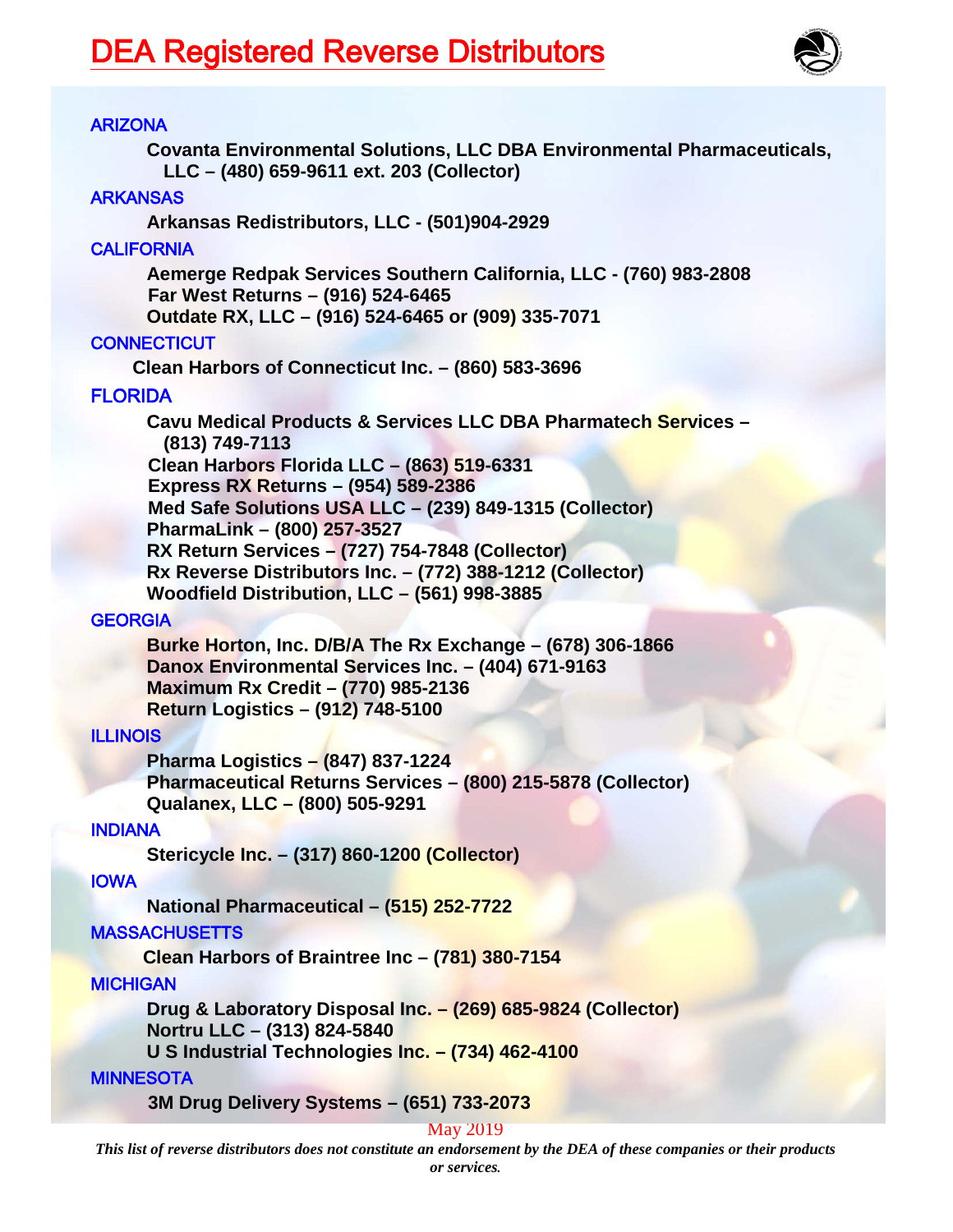# DEA Registered Reverse Distributors



# **E Z Pharmacy Returns, LLC – (800) 440-0613**

# NEW JERSEY

**Advanced RX Returns D/B/A Omega 2000 RX Returns – (201) 222-3800**

NEW YORK

**Ark Business Services Inc. Ark RX Returns Solutions – (347) 590-2779 Devos Ltd. DBA Guaranteed Returns – (631) 689-0191 Maks Pharma and Diagnostics Inc – (631) 270-1528 Medwiz Solutions LLC, Returns Division – (845) 624-8080 United RX Solutions – (844) 741-9718**

# NORTH CAROLINA

**ALMAC Clinical Services, Inc. ALMAC Clinical Services LLC – (919) 479-8850 Clean Harbors Reidsville LLC – (336) 342-6106 Pharmaceutical Dimensions – (336) 664-5287 Trilogy Medwaste Southeast, LLC – (704) 865-7550**

# OHIO

**Achieva Group Returns, Inc. – (513) 474-9900 Environmental Enterprises Inc. – (513) 541-1823 (Collector) Flash Returns – (334) 804-4826 Heritage Thermal Services Inc. – (330) 385-7336 Stericycle Inc. – (317) 860-1175 (Collector)**

# **OKLAHOMA**

**Total Returns – (580) 276-3056**

# **PENNSYLVANIA**

**Chesapeake Waste Solutions – (717) 653-8882 Complete RX Returns DBA CRX – (570) 706-9589 Pharmareturns – (215) 653-7400 ext. 114 Republic Environmental Systems (Pennsylvania), LLC - Stericycle Environmental Solutions – (215) 822-8995 ext. 111 Specialty Disposal Services Inc. SDS – (973) 402-9246**

# **TENNESSEE**

 **Clean Harbors Tennessee LLC – (615) 643-3177 ext. 3177 Pharma-Mate Inc D/B/A Returnco – (706) 250-4831 (Collector) Reliable Pharmaceutical Returns, LLC – (615) 361-8856 (Collector) Return Solutions – (865) 675-1355 (Collector)**

# **TEXAS**

**Med-Turn, Inc. – (817) 868-5300 (Collector) Philip Reclamation Services-Stericycle Environmental Solutions, Inc. – (713) 679-2300 Sharps Compliance, Inc. – (903) 693-2525 (Collector) U.S. Ecology Texas, Inc – (361) 387-3518 ext 2257 Veolia ES Technical Solutions, L.L.C. – (409) 736-2821 (Collector)**

## UTAH

**Clean Harbors Aragonite – (435) 884-8100 National Products Sales, Pharmaceutical Division – (801) 972-4132**

# May 2019

*This list of reverse distributors does not constitute an endorsement by the DEA of these companies or their products or services.*